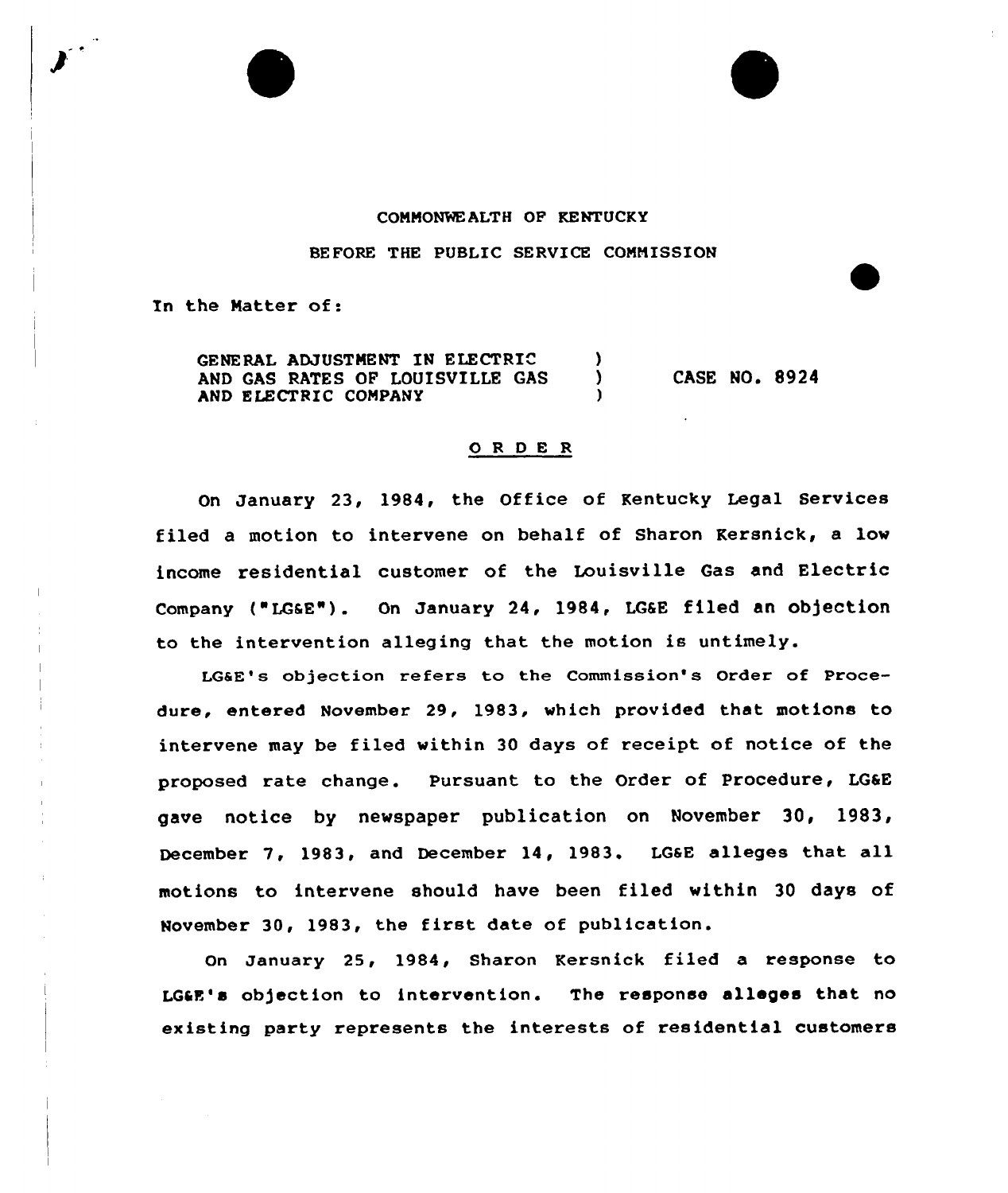and that no party vill be prejudiced since the hearing is not scheduled until March 20, 1983.

The Commission has heretofore followed a policy of granting untimely motions to intervene upon a shoving of good cause and the absense of prejudice to existing parties. This liberal policy was adopted to insure that all divergent interests are represented by counsel of their choice. The short time period within which the Commission must adjudicate a rate proceeding, combined with increasingly complex discovery, creates a situation where untimely intervention is disruptive to the orderly administration of a rate proceeding. The Commission admonishes Movant's counsel that such untimely motions vill not be viewed with favor in the future.

Based on the motion to intervene, the objection to intervention and the response thereto, and the evidence of record, the Commission is of the opinion and hereby finds that:

1. Sharon Kersnick's motion to intervene was not filed within the 30-day period provided for by the Commission's Order of Procedure.

2. Sharon Rersnick represents residential customers and the intervention vill not prejudice any other party.

3. Granting the motion to intervene of Sharon Kersnick will not provide any basis to modify or defer any pre-existing procedural schedule.

IT IS THEREFORE ORDERED that Sharon Kersnick's motion to intervene be and it hereby is granted and LG&E's objection thereto be and it hereby is overruled .

 $-2-$